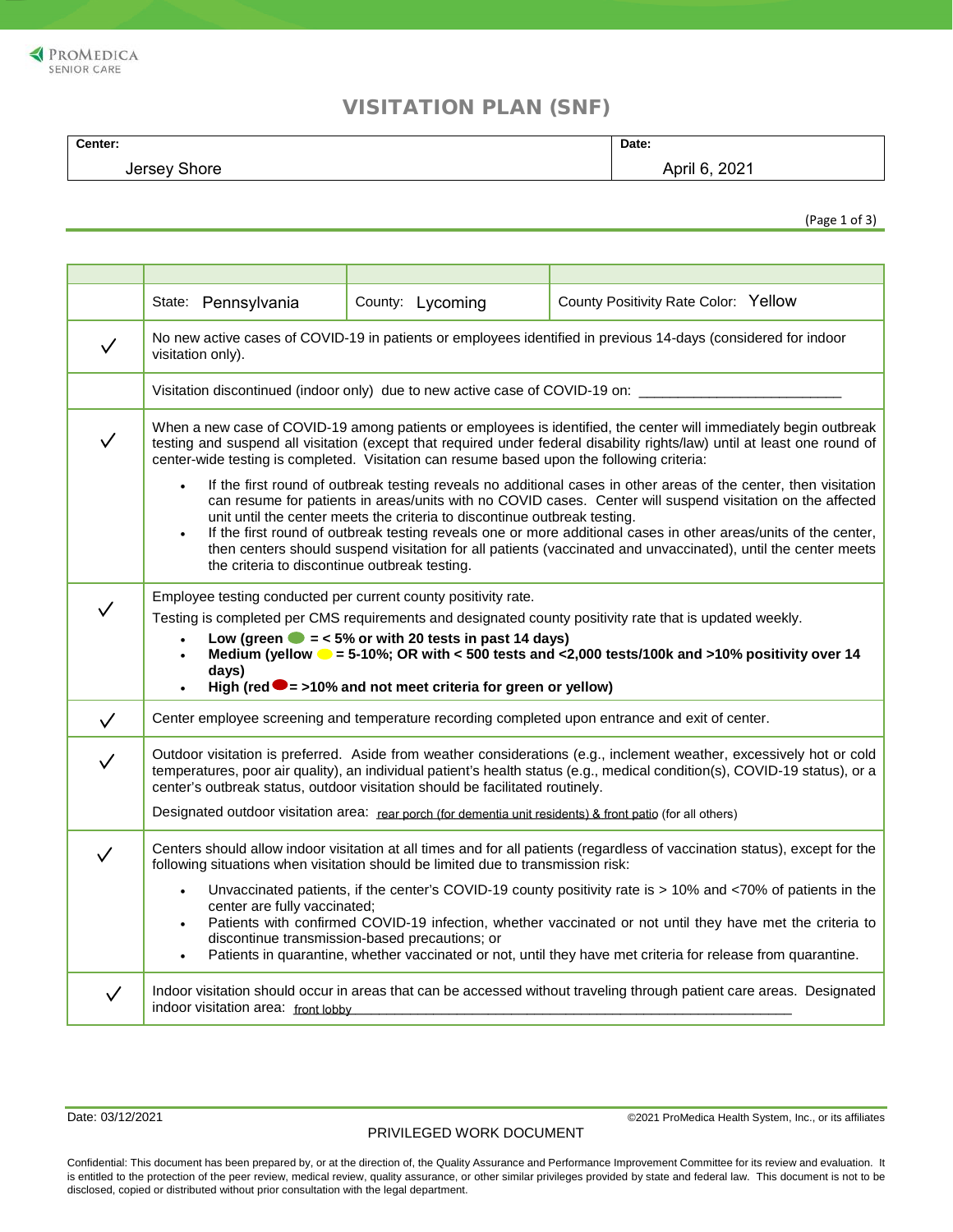## VISITATION PLAN (SNF)

| $\checkmark$ | Visitation should be scheduled to accommodate COVID-19 negative and COVID-19 recovered patients.                                                                                                                                                                                                                                                                                         |
|--------------|------------------------------------------------------------------------------------------------------------------------------------------------------------------------------------------------------------------------------------------------------------------------------------------------------------------------------------------------------------------------------------------|
| $\checkmark$ | Virtual visits should continue to be scheduled for patients in transmission-based precautions.                                                                                                                                                                                                                                                                                           |
| $\checkmark$ | In-room visitation should be arranged for compassionate care / end-of-life patient situations at all times regardless of<br>a patient's vaccination status, county COVID-19 positivity rate, or an outbreak.                                                                                                                                                                             |
| $\checkmark$ | Visitation limited to _20 __ minutes per visit to accommodate scheduling as many visitations as possible.                                                                                                                                                                                                                                                                                |
| $\checkmark$ | Visitor screening, temperature recording, education and review of Visitor Guidelines completed upon arrival to center.<br>Visitor entry is to be denied if positive screening for signs/symptoms or observation of signs or symptoms or those who<br>have had close contact with someone with COVID-19 infection in the prior 14 days regardless of the visitor's<br>vaccination status. |
| $\checkmark$ | Visitors are encouraged to become vaccinated when they have the opportunity but should not be required to be tested<br>or vaccinated (or show proof of such) as a condition of visitation.                                                                                                                                                                                               |
| $\checkmark$ | Designated Visitation Supervisor - Identified on the Visitation Schedule Log.                                                                                                                                                                                                                                                                                                            |
| $\checkmark$ | Weekday visitation hours Mon & Fri 1p-3p; Tues & Thurs 9:30a-11:30a; Tues 4p-7p; Wed 4p-5:30p                                                                                                                                                                                                                                                                                            |
| $\checkmark$ | Weekend visitation hours Sat 10a-12p; Sun 12p-2p _______________________________                                                                                                                                                                                                                                                                                                         |
| $\checkmark$ | Number of visitors per patient - restricted to one visitation session of up to _2_visitors per patient at a time as the<br>schedule allows or a state requirement that is stricter.                                                                                                                                                                                                      |
| $\checkmark$ | Max number of visits per center per day based upon space available to hold visits, square footage of space, one<br>supervisor for each visitation location, maintenance of social distancing.                                                                                                                                                                                            |
|              | Maximum number visits conducted simultaneously is 1 ____________________________                                                                                                                                                                                                                                                                                                         |
|              | Maximum number of visitors/center at one time is 2______________________________                                                                                                                                                                                                                                                                                                         |
| $\checkmark$ | Visitation areas are sanitized before and after each visit with EPA approved disinfectant.                                                                                                                                                                                                                                                                                               |
| $\checkmark$ | Food/drinks may be brought in for patient but cannot be consumed or shared during visit.                                                                                                                                                                                                                                                                                                 |
| $\checkmark$ | Social distancing of at least six (6) feet maintained during visit. If the patient is fully vaccinated, they can choose to<br>have close contact (including touch) with their visitor while wearing a well-fitting face mask and performing hand<br>hygiene before and after. Visitors are required to physically distance from other patients and employees in the center.              |
| $\checkmark$ | Hand hygiene must be completed by visitor, patient and employees just prior to visit, anytime there is a breach in<br>infection control practices and post-visit.                                                                                                                                                                                                                        |
| $\checkmark$ | Patient and visitor both masked for duration of visit. Employees continue to follow universal masking and eye<br>protection during visit.                                                                                                                                                                                                                                                |
| $\checkmark$ | Visitors observed not to follow visitor guidelines, may be redirected or visit terminated.                                                                                                                                                                                                                                                                                               |
|              |                                                                                                                                                                                                                                                                                                                                                                                          |

PRIVILEGED WORK DOCUMENT

Date: 03/12/2021 **Date: 03/12/2021 Date: 03/12/2021 CONFIDENTIAL CONFIDENTIAL CONFIDENTIAL CONFIDENTIAL CONFIDENTIAL CONFIDENTIAL CONFIDENTIAL CONFIDENTIAL CONFIDENTIAL CONFIDENTIAL CONFIDENTIAL CONFIDENTIAL CONFIDENTI** 

Confidential: This document has been prepared by, or at the direction of, the Quality Assurance and Performance Improvement Committee for its review and evaluation. It is entitled to the protection of the peer review, medical review, quality assurance, or other similar privileges provided by state and federal law. This document is not to be disclosed, copied or distributed without prior consultation with the legal department.